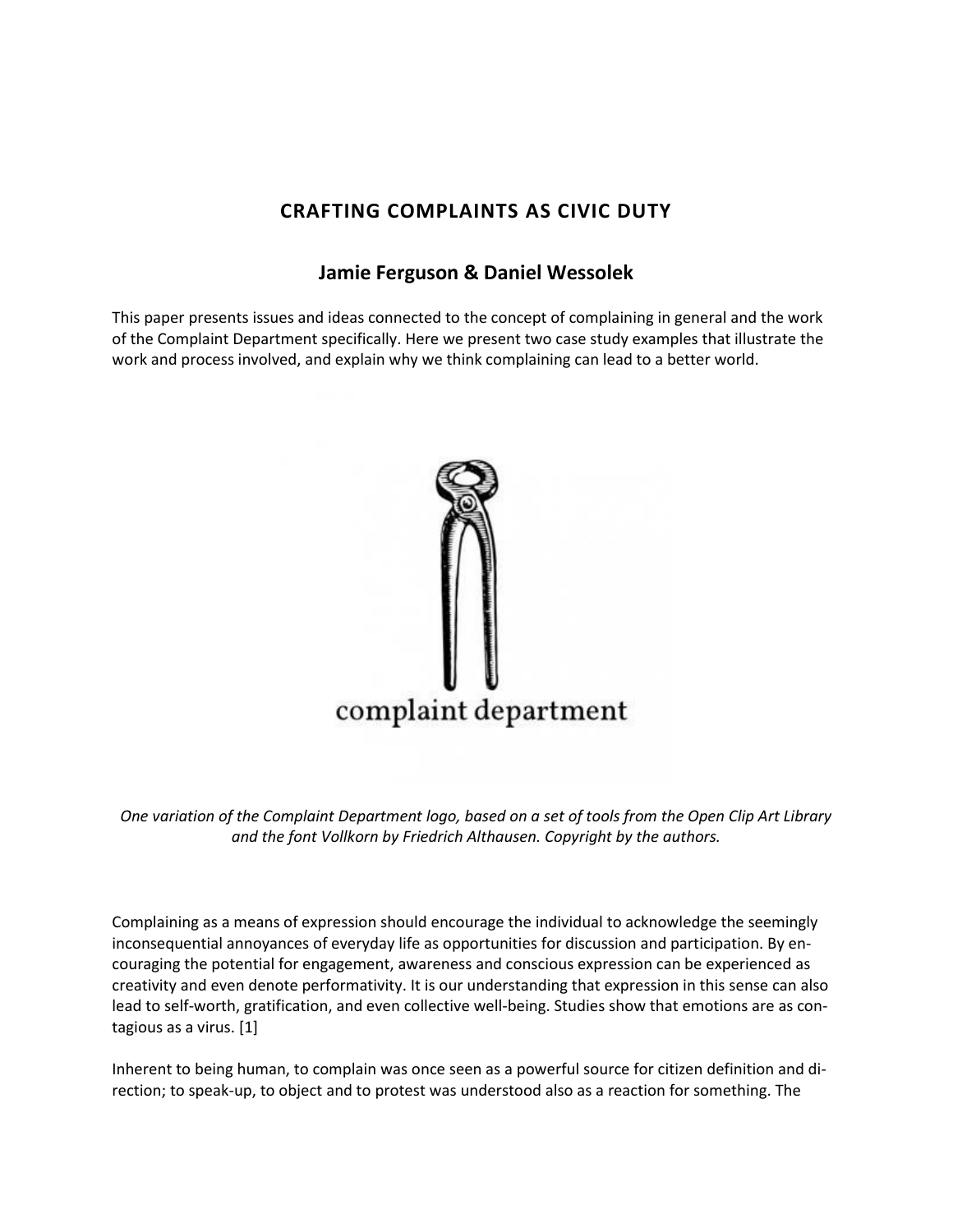Complaint Department recognizes the importance of a platform for complaining and sees this as a powerful means of expression and of citizen agency.

It's not polite to bitch, grumble or whine. To protest against something, which is how the term is now usually implied, is discouraged. The 'complainer' is typically depicted as self-interested, cantankerous, over-emotional, even anti-social. One might find little understanding in a pervasive market where the 'person as consumer' becomes an aggregated commodity item with little individuality. One's efforts seem lost in as many products and services and consumers out there as there are complaints to be made. Complaints are met often not without some sympathy but without agency. The current state of making a formal complaint seems curtailed to an industry operation, an endpoint having little palpable impact. Few bother, understandably, to invest the time or energy.

It is a highly valuable resource when an individual makes the decision to invest the effort and time involved in voicing an opinion. To formulate and describe an issue, to communicate this, to even go so far as to suggest a possible solution, is as close as one can get to genuine field research and user feedback. This information is a source for design strategy and conceptualizing futures. To mobilize the collective imagination, a complainer not as an anti-social but as participant for public good and improvement gives rise. Such direct and participatory methods for evaluating our present culture can lead to a better understanding of the underlying societal structures and patterns at work. A recognition of the current state of affairs can embed an appreciation for alternatives.

Complaining is at once a strategy and mode of intervention, a means to counter-act. By encouraging the expression of one's reactions to events or situations, the act of complaining can be reappropriated. The Complaint Department regards the ability of crafting complaints as a civic imperative for the public good, to which any small contribution is valuable. Enacting a call for change, choice, or accountability, citizen democracy can promote accessibility and transparency. By leveraging the freedom to disagree, those who are dishonest or do not act in favour of the public good can be discredited.

We see the Complaint Department as an ongoing art /design agency project with the goal of finding and communicating what we call improvables: design problems in everyday life that cause negative interruptions. The case study examples illustrated below present some of the issues the Complaint Department deals with. Instead of circulating negative emotions, we believe that 'room for improvement' is opened up through this approach.

Those familiar with BIXI [2] will recognize the public bicycle sharing system in Montreal that is growing in popularity. It is comparable to the Stockholm City Bikes or to Vélib' in Paris. The system is made up of bikes, bike docks, and pay stations powered by solar panels. It is an opportunity to evaluate different instances of public systems in various cities, and to think about their urban context and cultural variances. These systems have an impact on urban fabric to varying degrees and on different levels of discussion, as it seems many have an opinion or story to tell about their experience. Complaint Department is interested in how such systems can be embedded within seemingly very rigid infrastructures and how these implementations can alter one's experiences, whether this takes the form of added value and improvement to one's daily life or instead contribute stress and irritation.

In this case an attempt to rent two bicycles with one credit card failed. Normally, the casual user can purchase up to two 24h accesses on one credit card. After accessing the second bike, it was discovered that one was damaged, though no other bikes remained in the rack to choose from. The Customers biked to the next nearest stand and attempted to replace both bikes so they could begin their journey